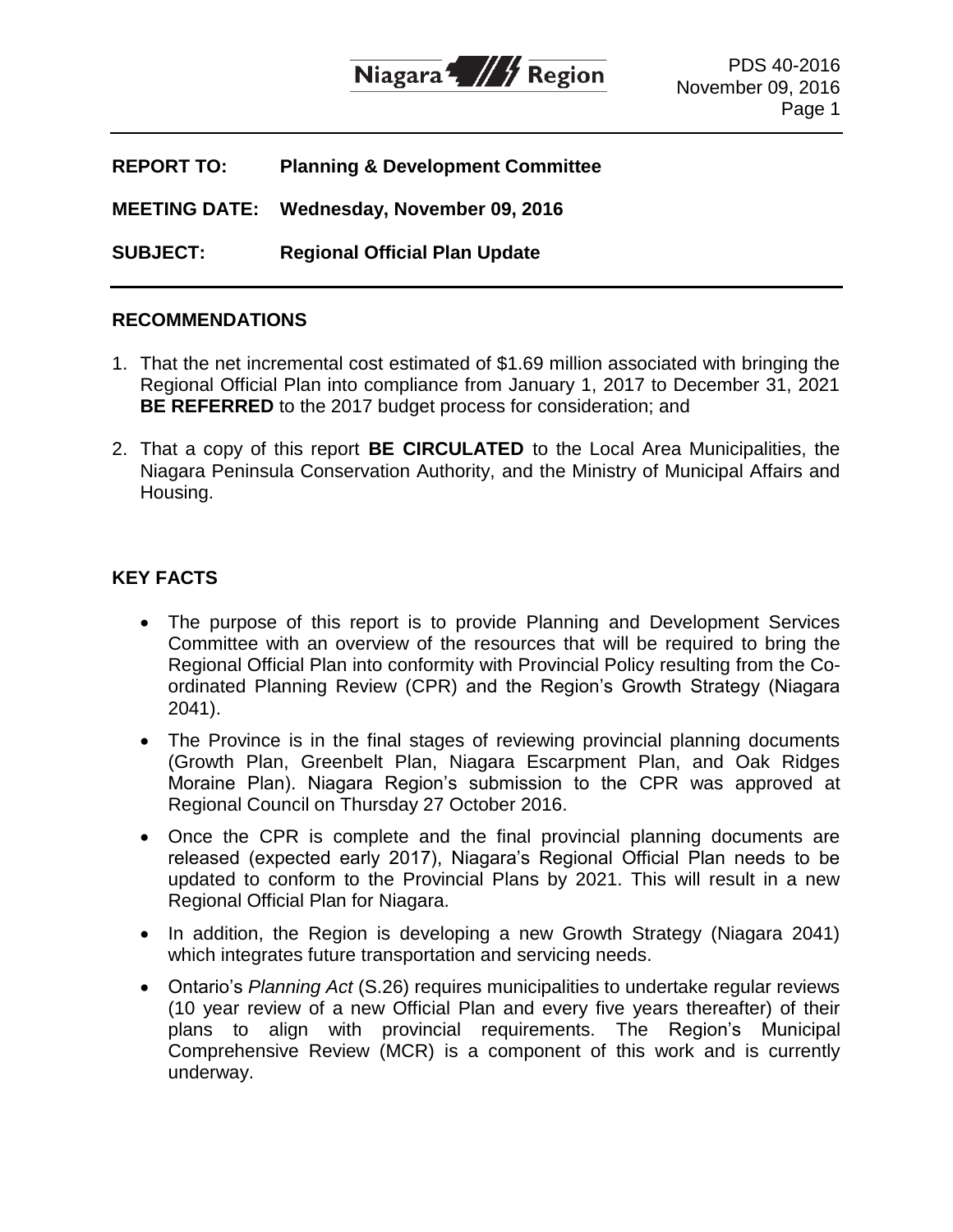- Background work required in preparation for the new Official Plan includes: population and employment forecast, land supply, performance indicators, natural heritage system mapping, agriculture system mapping, agriculture impact assessment, watershed planning and climate strategy.
- Approved in 1973, the Regional Official Plan has never been comprehensively updated.
- Many of the background studies required to support Niagara's Regional Official Plan will require substantial resources and staffing in order to be completed by 2021.

## **CONSIDERATIONS**

#### **Financial**

The estimated annual expenditures and projected available funding to bring the Official Plan in compliance are outlined in the chart below. The estimates are based on current direction contained in the draft Provincial planning documents, expenditures may change once final version of Provincial planning documents are released (early 2017) and associated guidance documents are released (early 2018).

|                           | 2017      | 2018      | 2019      | 2020 &<br><u>beyond</u> | <b>Total</b> |
|---------------------------|-----------|-----------|-----------|-------------------------|--------------|
|                           | Net \$    | Net \$    | Net \$    | <b>Net \$</b>           | <u>Net</u>   |
| <b>Gross Expenditures</b> | 400,000   | 870,000   | 870,000   | 860,000                 | 3,000,000    |
| <b>Gross Revenues</b>     | (360,000) | (500,000) | (200,000) | (250,000)               | (1,310,000)  |
| Net Impact to levy/rate   | 40,000    | 370,000   | 670,000   | 610,000                 | 1,690,000    |

Expenditures required to revise the Regional Official Plan include the cost of 3.5 temporary, full time staff over the 5 year project which would include: Project Manager, Senior Planner, GIS/Planning Analyst and administrative support. This staff would oversee the completion of the new Regional Official Plan. Additional expertise would be brought in through the contracting of background reports in order to meet the requirements set out by the province

Expenditures associated with bringing the Official Plan in compliance are considered 100% growth related and are therefore eligible to be funded 90% by Development Charges. Based on the current development charge rates there would not be sufficient funding to completely fund 90% of the anticipated costs. The annual funding projected to be available from development charges is shown under Gross Revenues with the balance shown under net Impact to levy/rate. However, there is the legitimate opportunity to capture the differential through updated rates as part of the new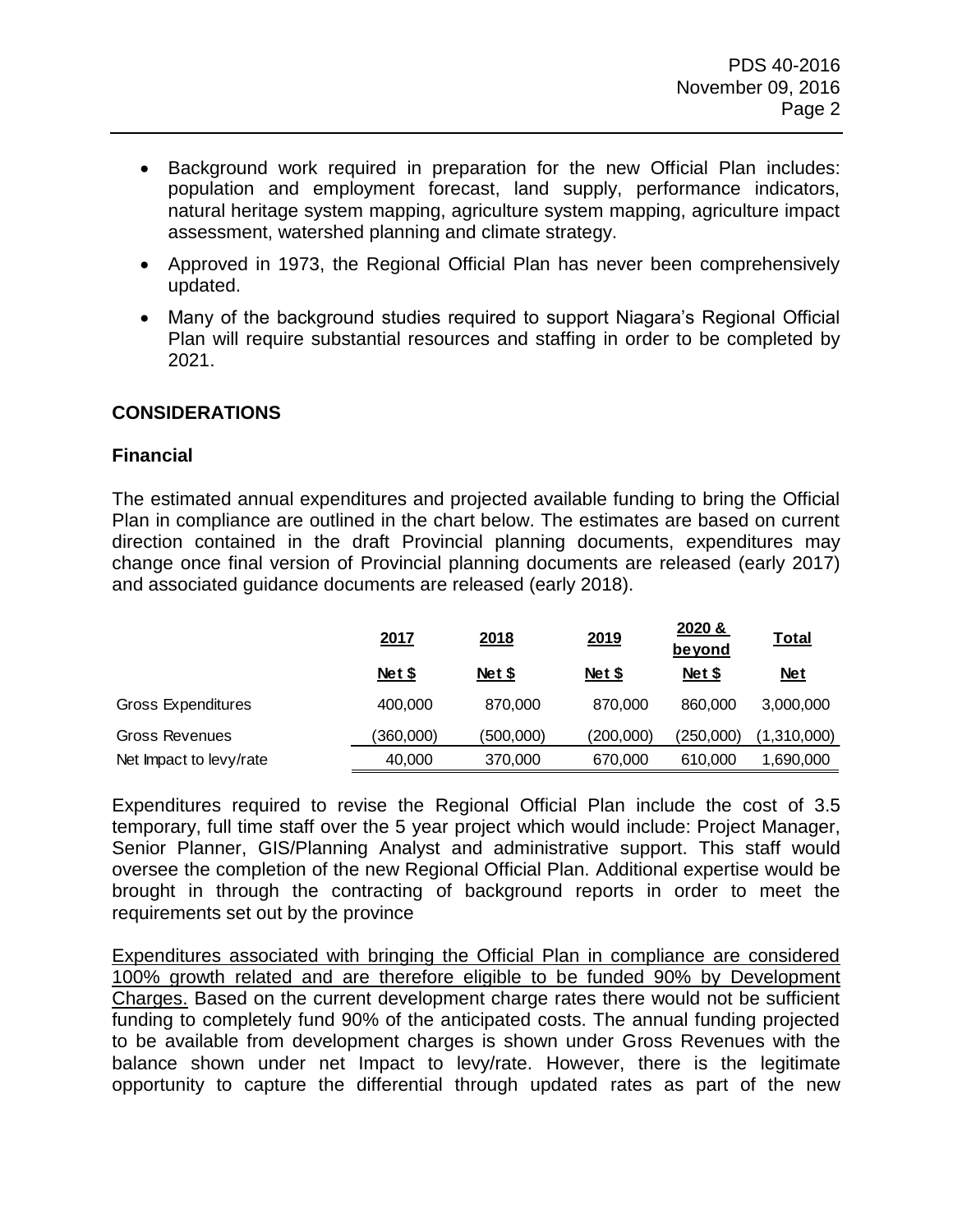development charge by-law. As such, there is the potential for development charges to fund a higher portion of the costs.

# **Corporate**

A new Regional Official Plan is a key Council document that establishes policies and land uses over a 20 year period. The project aligns with Council's strategic priority of Innovation, Investment, & Entrepreneurship. An updated plan will align with new Provincial Policy and is consistent with the Region's objectives. It will also provide policy guidance on emerging matters such as a comprehensive regional employment strategy and climate change.

### **Governmental Partners**

The Ministry of Municipal Affairs and Housing is the approval authority for the Niagara Region's Official Plan. Staff will work closely with the Province and our local Municipalities to update the Regional Official Plan. The Province is aware and supportive on a new Official Plan for Niagara Region.

### **Public and/or Service Users**

The preparation of an Official Plan represents a significant commitment and requires ongoing collaboration and public engagement. Over the course of the project it is envisioned that there will be numerous opportunities for members of the public, stakeholders, and agencies to be actively involved.

## **ANALYSIS**

Ontario's *Planning Act* (S. 26) requires municipalities to undertake regular reviews (ten or five year reviews) of their plans to align with provincial requirements. The Act requires alignments be achieved in the following areas:

- Conformity with Provincial Plans (Places to Grow; Greenbelt, NEC)
- Conformity with Provincial Policy Statement (PPS)
- General Alignment with the goals of the *Planning Act*

Since 2013 there have been policy updates to the Regional Official Plan. However, as a result of the current CPR and changes to the Planning Act this necessitates a comprehensive overhaul to the existing Regional Official Plan in order for the document to conform to Provincial legislation. A new Official Plan that is aligned with Provincial policy and up-to-date with current planning practices will reduce the risk to the development community and allow the regional and local official plans to be brought into alignment.